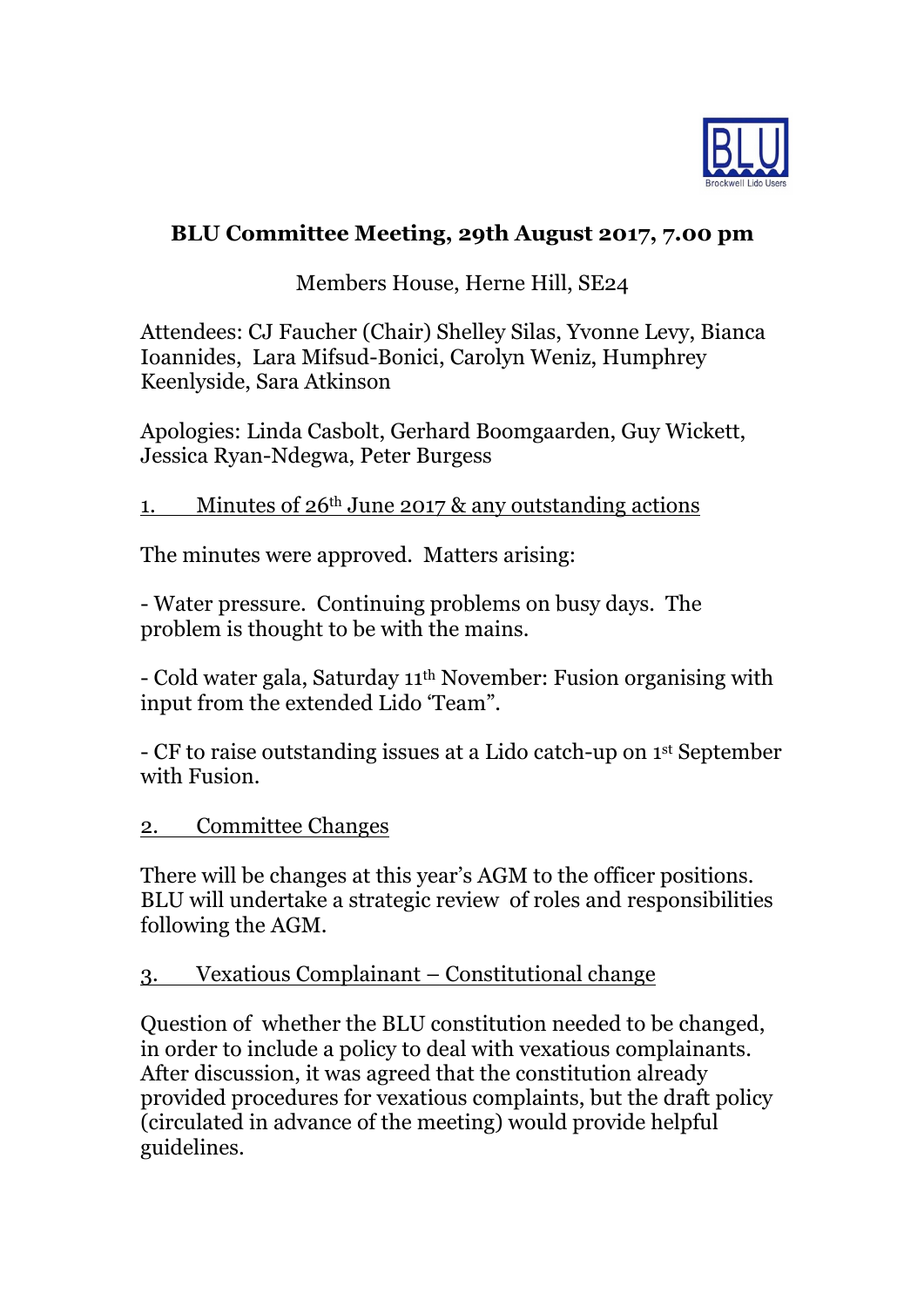There was further discussion on future BLU management of user issues. It was agreed that users with concerns should first go via Fusion's 'Case Management System'. BLU will raise with Fusion all issues not fully addressed and brought to their attention.

SS agreed that she would handle all enquiries through the info@ email address. CF to adjust email team currently on info $\omega$ .

## 4. BLU/BLSC Profile & BLU Survey

CF thanked SS, BI, JH, MH, YL (and others) for their excellent work producing posters, managing the stall and generally promoting BLU.

CF will consult with Fusion to consider future events,

#### 5. Go Ape in Brockwell Park

Go Ape had approached BLU and other user groups for their views on whether they would approve an application by Go Ape to set up their activities in the park (there were two possible sites). It would bring in revenue for the park, but might not fit in well to the environment. There would also be parking issues.

It was agreed that, in our feedback, BLU would be discouraging of such an initiative.

## 6. Arrangements for BLU/BLSG AGM

**Whippersnappers Hall** has been booked for the forthcoming 2017 BLU & BLSG AGM.

CF will confirm the date by which notice of the AGM would need to be circulated, including the nomination procedures for committee members to stand for reelection. It was agreed that nominations should be directed to the Secretary, with each person having an eligible forwarder and a seconder from existing BLU members.

A BLU AGM team has been identified to help promote and run the event.

#### 7. Email protocol